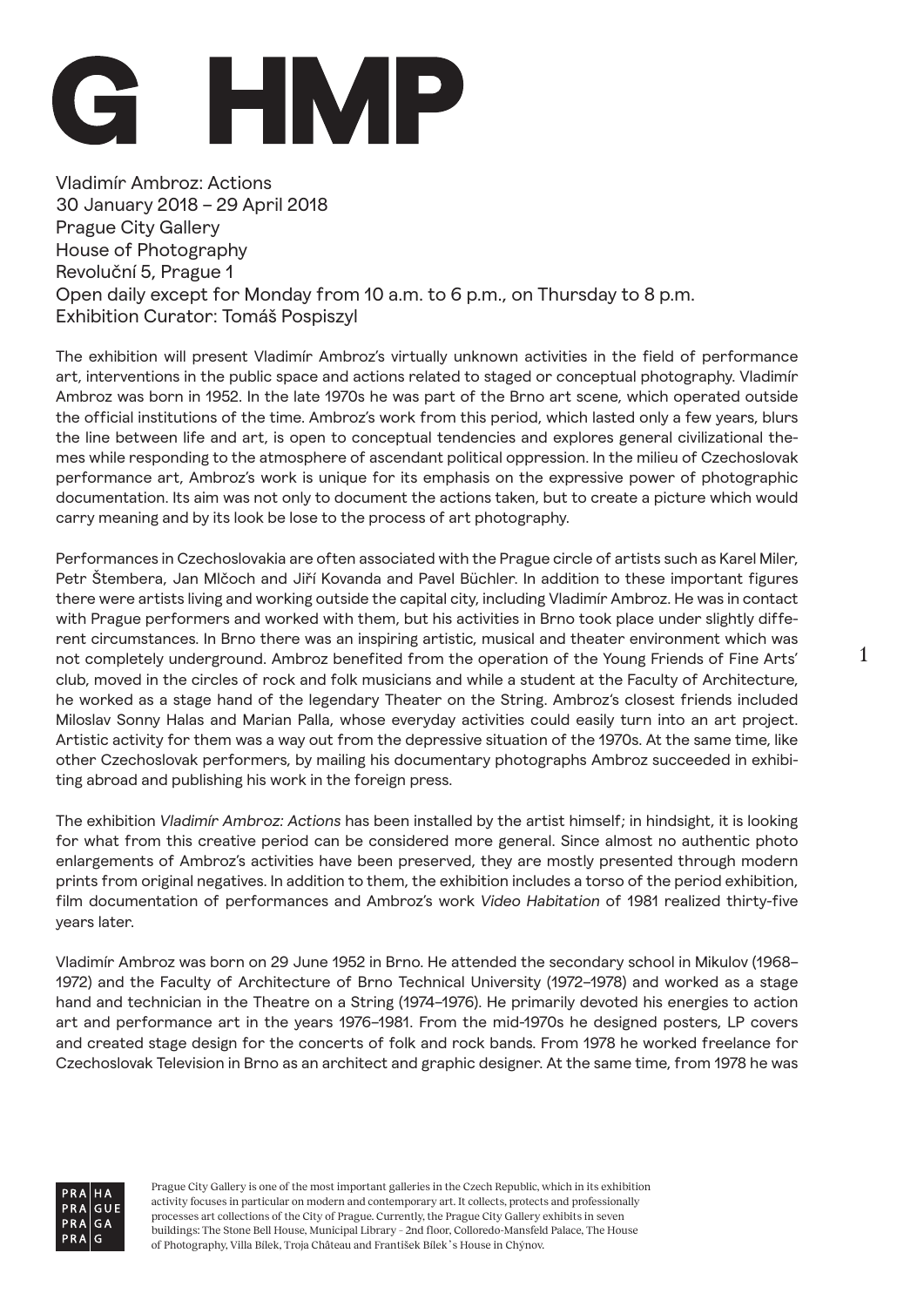

employed as an exhibition architect at Brno Trade Fairs and Exhibitions, later at the company Druexpo. Until 1990 Vladimír Ambroz created exhibitions for dozens of companies and for the official presentation of Czechoslovakia at home and abroad; in total there were about 250 exhibitions of varying extent. In 1989 he founded Galerie Ambrosiana and the company A.M.O.S., which in 1995 was renamed to A.M.O.S. Design. It focuses on architecture, interior design and restoration.

Tomáš Pospiszyl Exhibition Curator

Exhibition Concept and Architectural Design: Vladimír Ambroz Coordinator: Sandra Baborovská Graphic Design: Kristina Ambrozová English Translation and Copy Editing: Magdaléna Wells, Lawrence Wells, Eva Hrubá, Vladimíra Šefranka Žáková Head of Installation and Production: Diana Brabcová Head of Public Relations and Marketing: Michaela Vrchotová Head of Educational Programs: Lucie Haškovcová

Exhibition Partner: A.M.O.S. Design s.r.o.

Media Partners: A2, Art+Antiques, Art for Good, ArtMap, Český rozhlas, Prague Events Calendar, protisedi.cz, Radio 1

Entrance Fee: CZK 120 full (adults) / CZK 60 reduced (students) / CZK 30 (senior citizens)

**Contact Person for Journalists: Michaela Vrchotová, +420 725 818 721, vrchotova@ghmp.cz More Information: www.ghmp.cz, www.facebook.com/GHMP.cz**

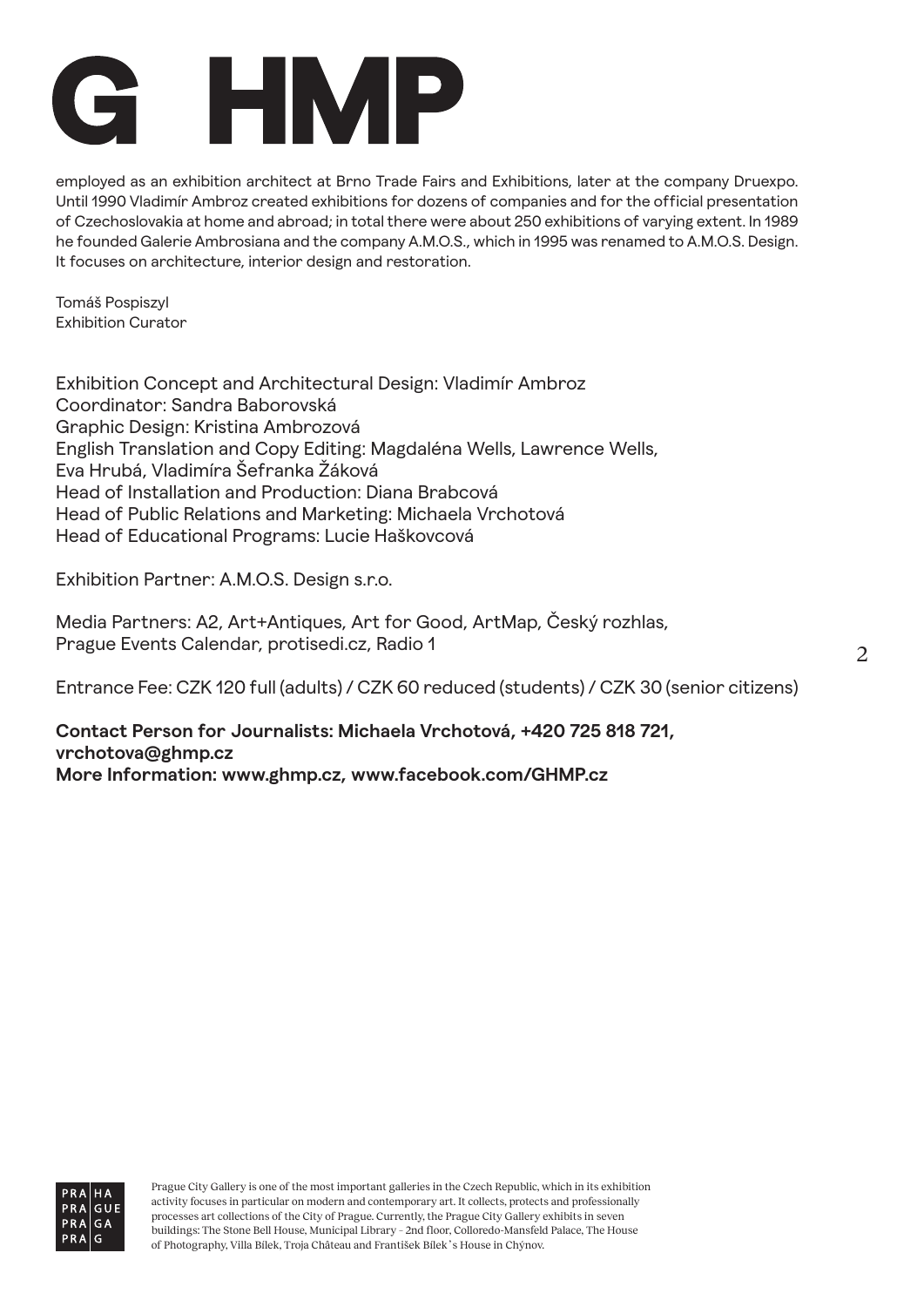

Accompanying Program to the Exhibition

Guided tours Thursday, 1 March 2018, 6 p.m. with the artist Vladimír Ambroz and the exhibition curator Tomáš Pospiszyl Thursday, 26 April 2018, 6 p.m. with the artist Vladimír Ambroz and the exhibition curator Tomáš Pospiszyl

Documentation on performance Thursday, 5 April 2018, 6 p.m. Discussion with Marie Kratochvílová (photographer), Pavlína Morganová (art theorist), Jan Mlčoch (photography theorist and performance artist) and Vladimír Ambroz (exhibiting artist). Moderated by Tomáš Pospiszyl, exhibition curator.

Saturday art workshops Saturday, 17 March 2018, 1 p.m. – 6 p.m., Reconstruction of Performances, House of Photography Saturday, 21 April 2018, 1 p.m. – 6 p.m., Photography as an Event and Action, House of Photography

Our artistic responses will be based on the reconstruction of performances as well as free inspiration by Vladimir Ambroz's actions, spanning a wide range from installation, staged and conceptual photography through bodyart, collective games and performances up to interventions in the public space. Their thematic starting points will include criticism of the media and their manipulation with people, identity versus anonymity, freedom and its limits (psychological and physical), crossing borders and barriers, limitation versus freedom, breaking convention, communication and relativity of time. Impulses given by Ambroz's realized or even unrealized actions (on the level of concept) will become a source of inspiration for other workshops either by their form or content (working with newspapers, magazines, posters, the use of masks, balloons, transparencies, paper swallows, etc.). For example, we will delineate a space in the gallery by a white paper tape evoking road markings, and we will physically communicate with it. Following the example of Ambroz's interventions in the period press, we will try to encrypt brief information, news and announcements in a newspaper text. Like the artist, we will document our actions through photos. Visitors can also design a concept of their own actions or even carry them out.

Friday, 6 April 2018, 3 p.m. – 6 p.m.,

Graphic Scores and Perforations I, Education Center, Colloredo-Mansfeld Palace Sunday, 8 April 2018, 3 p.m. – 6 p.m.,

Graphic Scores and Perforations II, Education Center, Colloredo-Mansfeld Palace Friday, 20 April 2018, 3 p.m. – 6 p.m.,

Tools for Self-Reflection I, Education Center, Colloredo-Mansfeld Palace Sunday, 22 April 2018, 3 p.m. – 6 p.m.,

Tools for Self-Reflection II, Education Center, Colloredo-Mansfeld Palace ne 22. 4. 2018, 15:00 – 18:00, Nástroje sebereflexe II. Edukační centrum v Colloredo-Mansfeldském paláci